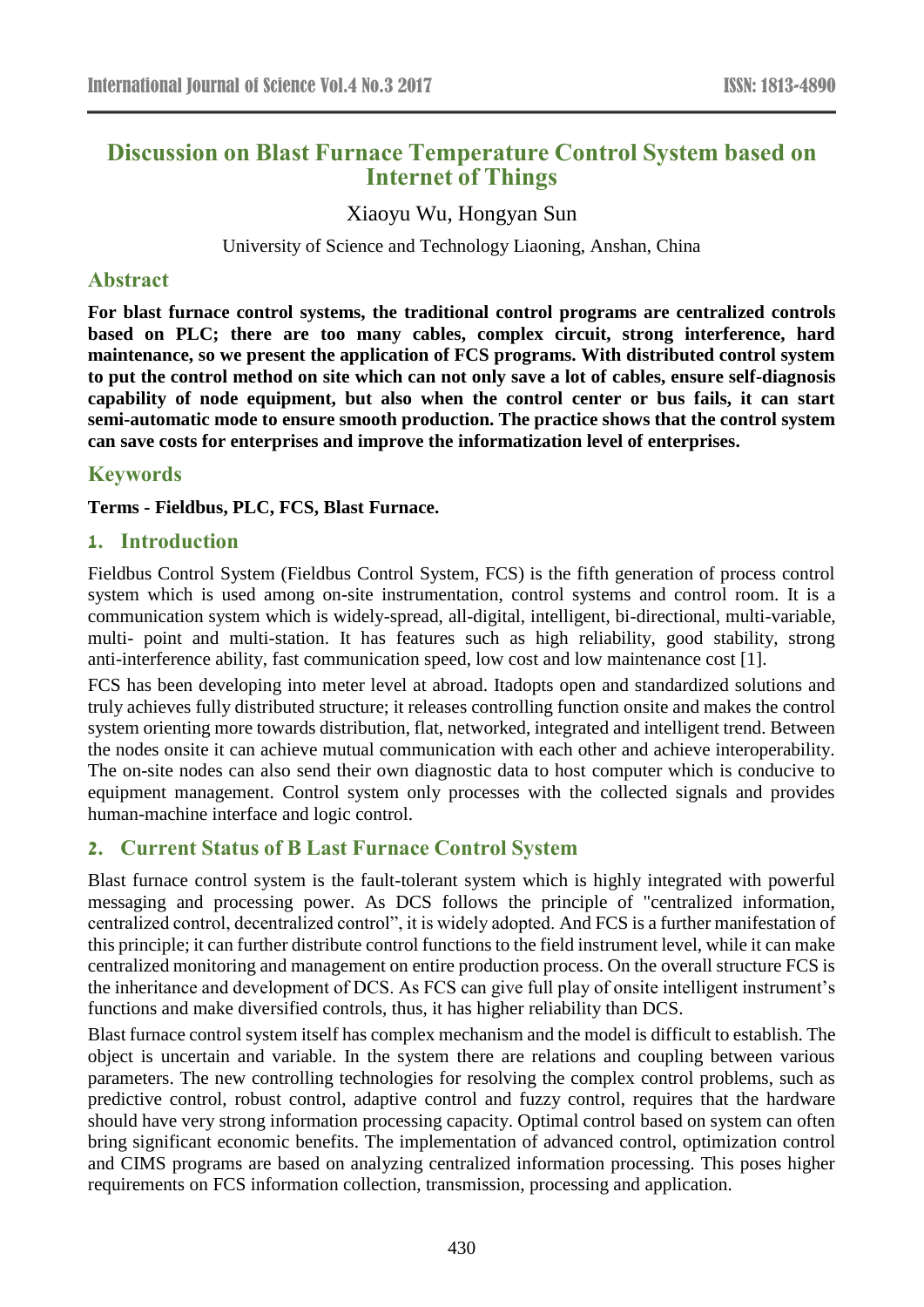Since power, size, harsh environmental conditions and other reasons, field instruments' ability to process information will not be quite strong. Although the intelligent instruments basing on field bus have control function module, the function block under current definition has limited capabilities, so it can not afford all controlling tasks. In FCS make use of controller site to realize senior control, system optimization, scheduling and other tasks, rather than take control of the basic task of real-time level [2].

Modern industry needs a computer integrated manufacturing system, that is, CIMS or CIPS. The focus of CIMS lies in information integration. Intelligent instrument is connected to enterprise network through field bus which can provide "none-control information" in addition to delivery of variables. It also can make diagnosis, remote configuration, calibration to make the forecasting maintenance become possible. Communication bus directly extends to the industrial field provides two-way digital communication to make the abilities of field devices of communication a qualitative leap. The equipment management system is established on this basis, make comprehensive integration of all information of plant equipment on site, and make analysis and processing of all management information, send information and processing results to any place where needs it. Plant maintenance and project management personnel can understand each intelligent instrument's status information through network, reducing on-site inspections. Because it can make predictive maintenance, the possibility of unexpected shutoff of the system is reduced and the repair time for shutoff is shorten.

# **3. The Application Status of Fcs Technology**

FCS technology makes an enterprise's field control network can make more convenient and effective communication with office information networks. The integration of both parties is of great significance to improve enterprise's information infrastructure, so that automation systems and equipment can join in the information network of enterprise and become the bottom layer of enterprise information network. Because of that, the coverage of enterprise communication can be extended to the production site to meet the development requirements of enterprise information developments.

FCS control manner enhances the ability of field-level information integration which makes it is easier to complete the remote control and remote parameterization work; FCS system is open, allowing other vendors to integrate their own control technology into general-purpose system, which makes the system interoperable, interchangeable and integrating. The distributed control system can release control to field which can reduce data processing volumes in the control center. This makes the data transmission volume decreasing correspondingly and improves reliability and stability of data transmission. Each node can work independently and have a certain self-diagnostic capabilities. When there are failures in control center or bus, it can start semi-automatic mode to ensure the smooth production [3].

# **4. Design Program of Blast Furnace Control System**

FCS control center adopts a large Siemens PLC (S7-416- 2DP), hanging a small number of Siemens PLC (224XP/226) and applying Siemens Profibus-DP field bus connection. 416- 2DP is responsible for the overall operation, coordination and part controlling functions. 224XP/226 is responsible for specific I/O and other control functions. When 416-2DP (or bus) fails, the following 224XP/226 can achieve independent manual or semi-independent operation. Structure is shown in Fig.1: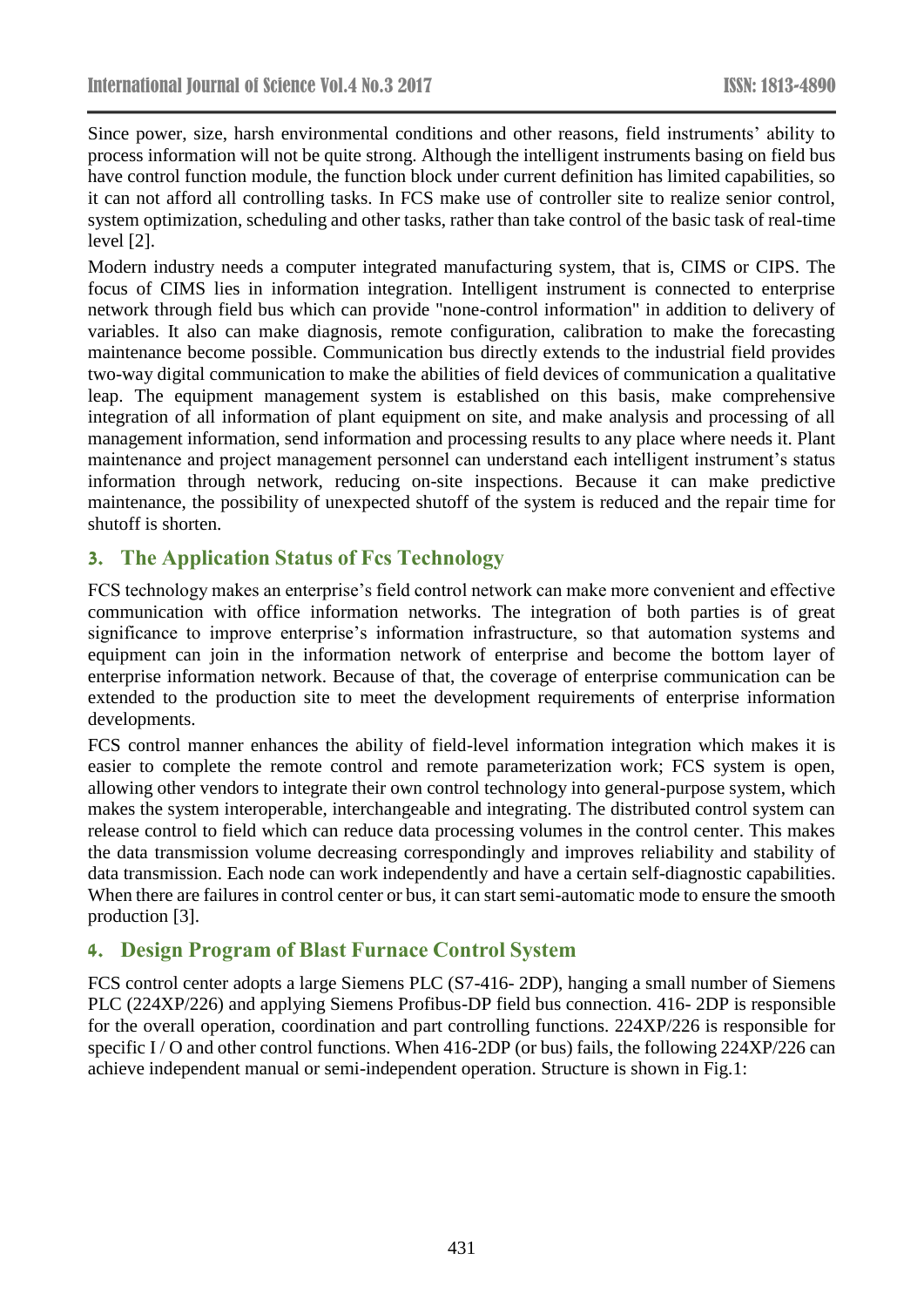

Fig. 1 Diagram of control system structure

The control system is divided into six nodes: master volume control node, furnace roof node control, ore tank control node, baghouse node, hot air stove node and furnace body node[4,5].

Master volume control node: The core of control is Siemens  $200PLC/224XP + EM277$ , the main devices which are controlled are two main volume inverters, master encoders of two volume MODBUS interface, limit switches, rope switch and a local control box (for manual local operation).

Furnace roof control node: 224XP connect MODBUS to conduct remote controls on I / O modules and 5 MODBUS encoders. Put remote DI modules on the roof of furnace, place remote DO modules on hydraulic station and connect to the 224XP in the middle by the MODBUS bus connection. Ore tank control node: The core of the node is weighing control; 400PLC sends the settings values to ore tank nodes by DP for each scale (224XP). 224XP (PLC) shall be based on a calculation by the inertia of the parking spots this time. Through 485 bus communication protocol it can send on-site parking spots to the corresponding weighing instrument. 224XP starts corresponding vibrating screen that from this point the ratio of the two nodes are lower than 224XP FCS nodes: a SIMOD-16DO module to drive [6,7].

Baghouse nodes: The system consists of five components: public discharging part, valve / discharging components on each box, cleaning parts, public valves and instrumentation systems. The core of automatic control system is a Siemens small PLC-226DC/DC/DC; it controls all equipment in baghouse system. Operating system is a computer which monitors all baghouse systems on the equipment. The computer has display of the working status of all equipment and instrument parameters. Make use of mouse to control all the mechanical equipment, display and record the fault and alarm information. Computer and PLC are connected by Ethernet; this PLC is also connected to all computers in hot air, volume scale and blast furnace body. All data can be shared. When it is necessary, on the other computer I can conduct remote controls on the baghouse system and it just like operating on this computer[8,9].

Hot-air furnace nodes: Hot air furnace control system consists of four components: three hot gas valve controls, public valve control, combustion air fan and instrument systems. The core of control system adopts Siemens 226PLC.

DI adopts matrix scanning technology which can be operated on one computer. Via Ethernet it can connects with 226, while it can be connected to other computers (bag house, volume scale, foreman). All data can be shared. If necessary, hot air furnace can be operated from other computers (you can also use hot air computer to operate other parts).

Blast furnace body node: This node is the most suitable one to apply FCS nodes. The application of FCS can significantly reduce cost, maintain difficulty, and improve reliability and accuracy. BF body monitoring is the core of the blast furnace and it is operated by the foreman and furnace director. The main function of this system is to monitor more than 100 parameters of all the instruments in the blast furnace body.